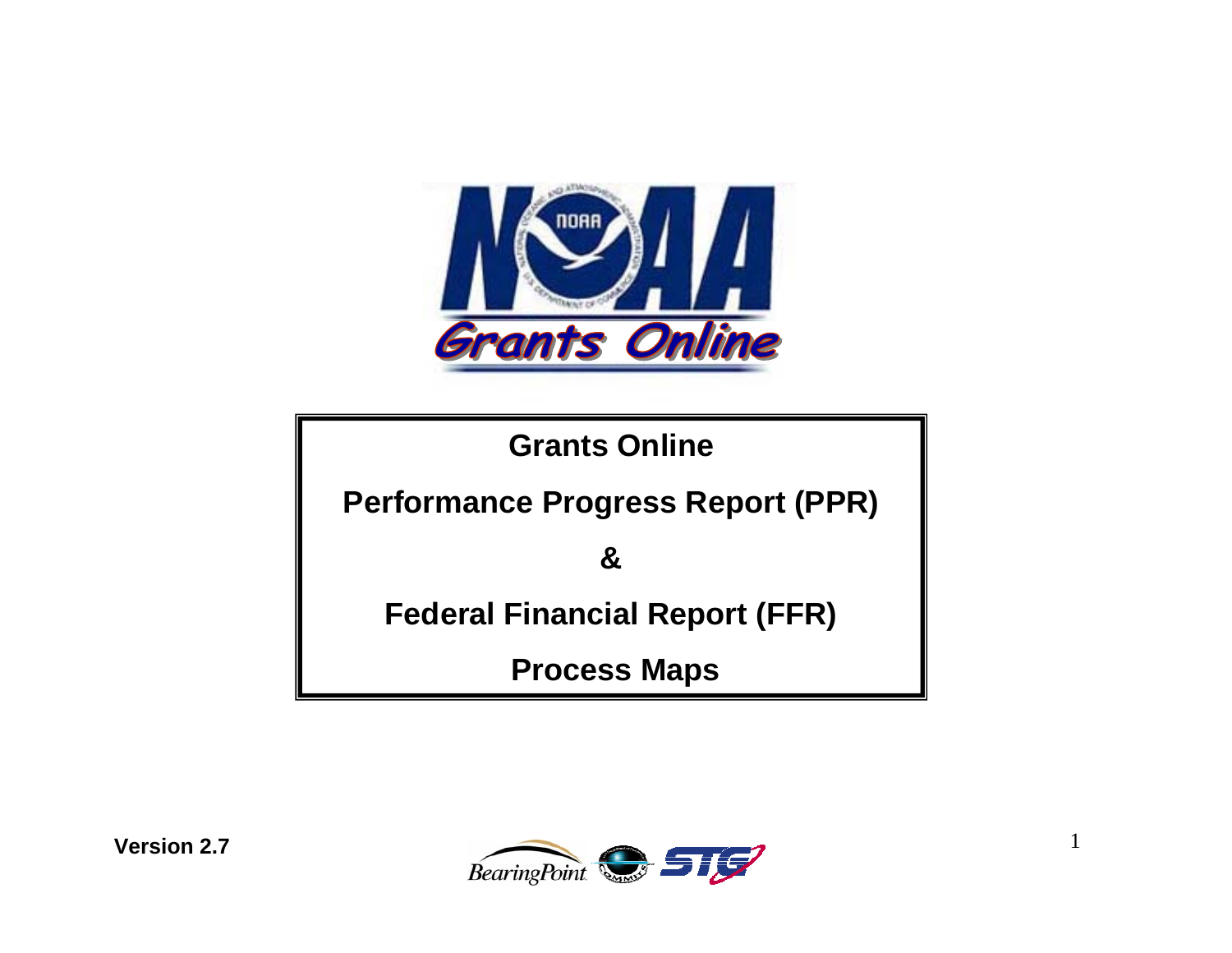# Process Map Key



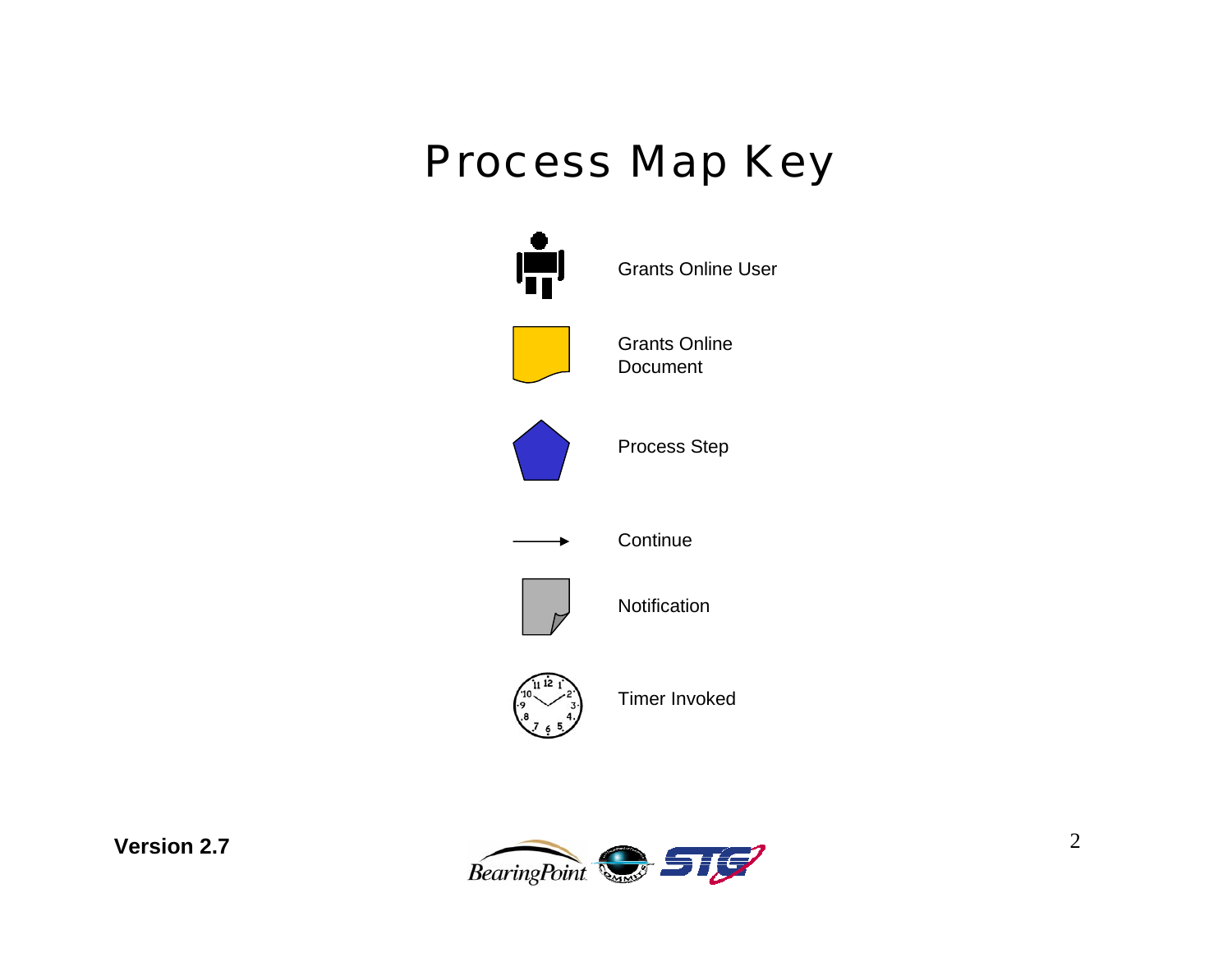## **Summary Slide**

- Slide 4 Process Steps Overview Routing of Progress Report (PPR)
- Slide 5 Process Steps Overview Routing of Federal Financial Report (FFR)
- Slide 6 Process Steps Overview Close Out Award

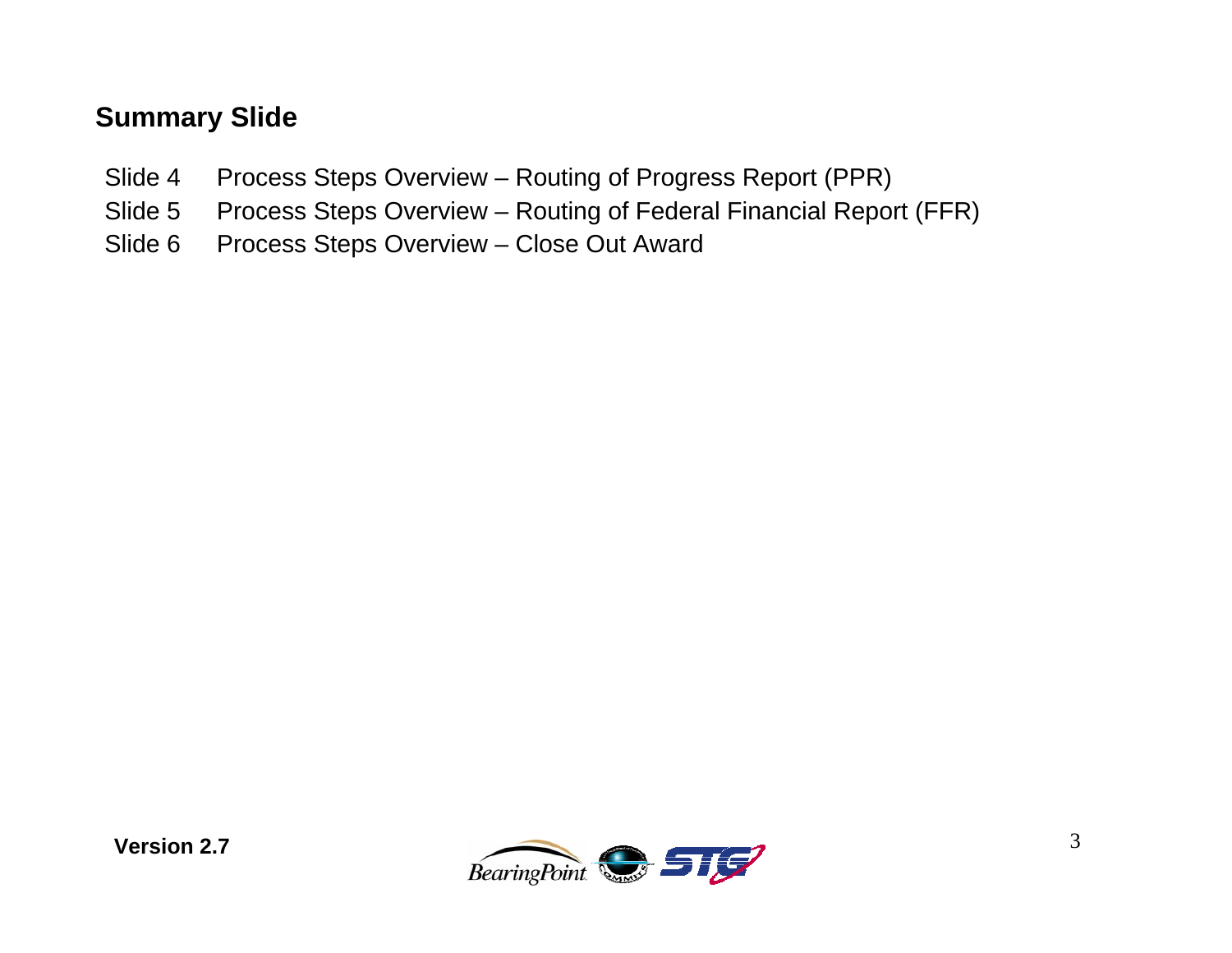### **Process Steps Overview – Routing of Progress Report (PPR)**



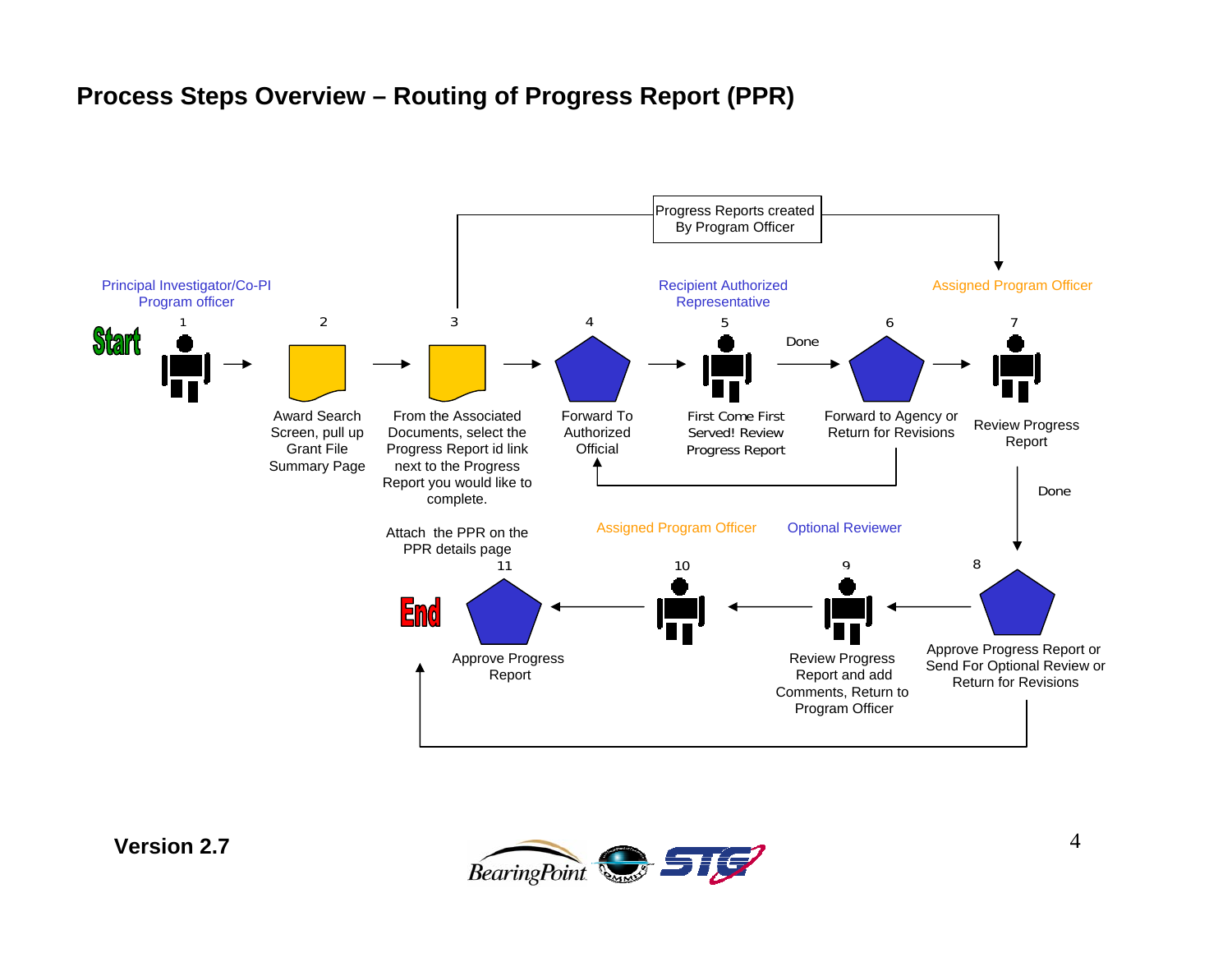#### **Process Steps Overview – Routing of Federal Financial Report (FFR)**